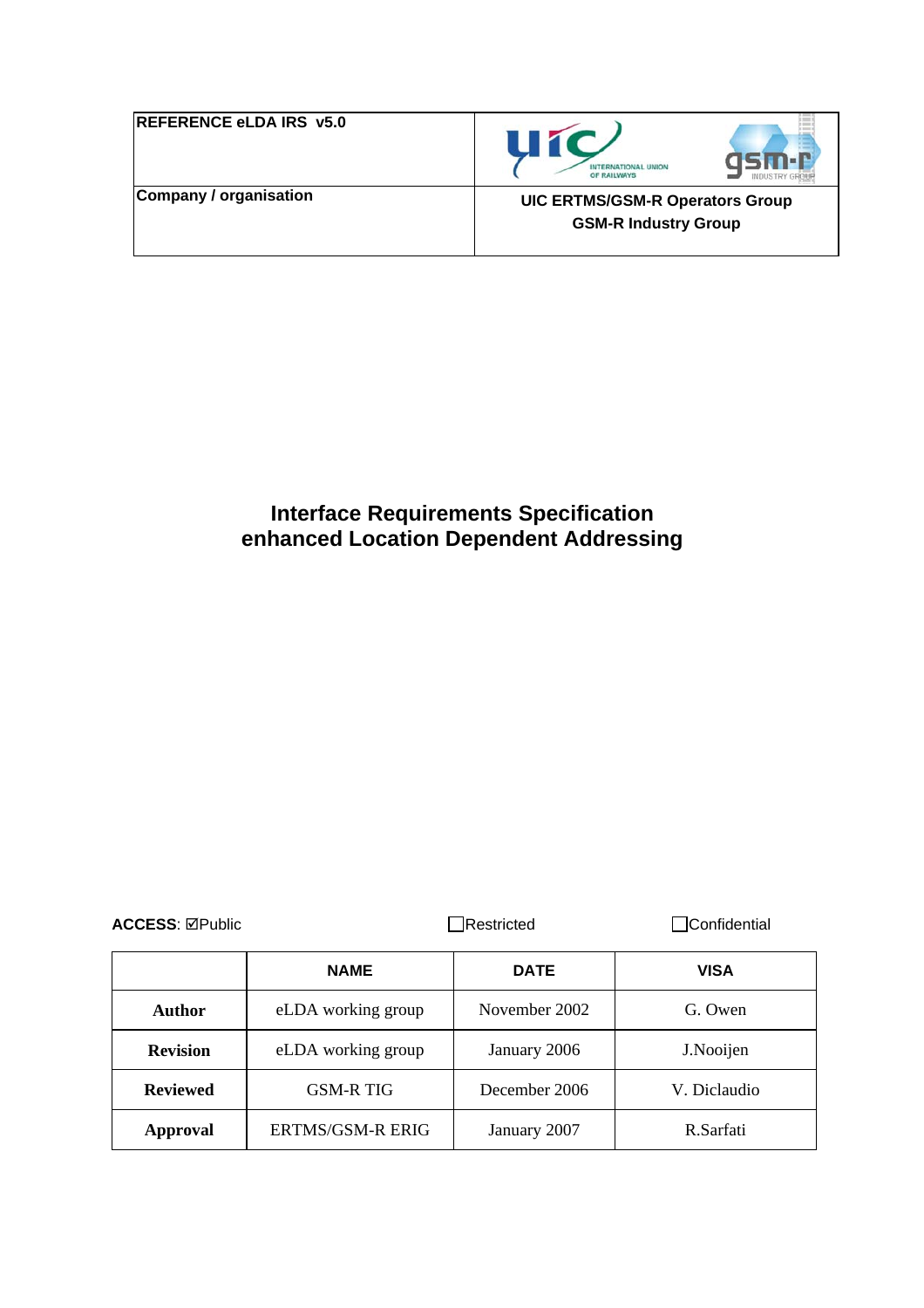### **EVOLUTION SHEET**

| <b>Version</b>   | <b>Date</b>       | <b>Author</b>             | <b>Modification</b>                                                  |
|------------------|-------------------|---------------------------|----------------------------------------------------------------------|
| 1.0A             | October 2001      | <b>ELDA Working Group</b> | Creation                                                             |
| 1.0B             | January 2002      | <b>ELDA Working Group</b> | Interim draft for information                                        |
| 1.0C             | February 2002     | <b>ELDA Working Group</b> | Comments eLDA working group meeting #6                               |
|                  |                   |                           | (15 January 2002, Paris, France)                                     |
| 1.0 <sub>D</sub> | <b>March 2002</b> | <b>ELDA Working Group</b> | Comments eLDA working group meeting #7                               |
|                  |                   |                           | (12 February 2002, Amsterdam, The Netherlands)                       |
| 1.0E             | April 2002        | eLDA Working group        | Comments eLDA working group meeting #8                               |
|                  |                   |                           | (7 March 2002, Eschborn, Germany)                                    |
| 1.0F             | <b>April 2002</b> | <b>ELDA Working Group</b> | Comments eLDA working group meeting #9                               |
|                  |                   |                           | (9 April 2002, Paris, France)                                        |
|                  |                   |                           | Not widely circulated                                                |
| 1.0G             | April 2002        | <b>ELDA Working Group</b> | Updated with new coding scheme from WG93.                            |
| 1.0H             | <b>May 2002</b>   | <b>ELDA Working Group</b> | Comments eLDA working group meeting #10                              |
|                  |                   |                           | (2-3 May 2002, Prague, Czech Republic)                               |
| 1.01             | <b>May 2002</b>   | <b>ELDA Working Group</b> | <b>Editorial changes</b>                                             |
| 1.0J             | August 2002       | <b>ELDA Working Group</b> | Comments eLDA working group meeting #11                              |
|                  |                   |                           | (28 August 2002, London, UK)                                         |
| 1.0K             | September 2002    | <b>ELDA Working Group</b> | Editorial changes and inclusion of post-meeting (#11)                |
|                  |                   |                           | comments                                                             |
| 1.0 <sub>L</sub> | October 2002      | <b>ELDA Working Group</b> | Comments eLDA working group meeting #12                              |
|                  |                   |                           | (8 October 2002, Utrecht, The Netherlands)                           |
| 1.0M             | October 2002      | <b>ELDA Working Group</b> | Enhancements on user user contents precedence<br>chapter $2.2$ & $4$ |
| 1.0N             | November 2002     | <b>ELDA Working Group</b> | Comments eLDA working group meeting #13                              |
|                  |                   |                           | (7-8 November 2002, London, UK)                                      |
| 1.0              | November 2002     | <b>ELDA Working Group</b> | Post meeting #13 comments included                                   |
| 2.0              | Not used          |                           |                                                                      |
| 3.0              | Not used          |                           | $\blacksquare$                                                       |
| 4.0              | December 2002     | <b>ELDA Working Group</b> | Comments OG #8, 13-14 November 2002, Utrecht                         |
|                  |                   |                           | and eLDA working group meeting #14, 11 December<br>2002              |
| 4.1              | January 2006      | <b>ELDA Working Group</b> | Comments eLDA working group meeting #15 (23                          |
|                  |                   |                           | January 2006, Paris)                                                 |
| 4.2              | January 20007     | <b>OG Chair</b>           | <b>Update of references</b>                                          |
| 5.0              | February          | <b>OG &amp; IG</b>        | Final approved fifth version                                         |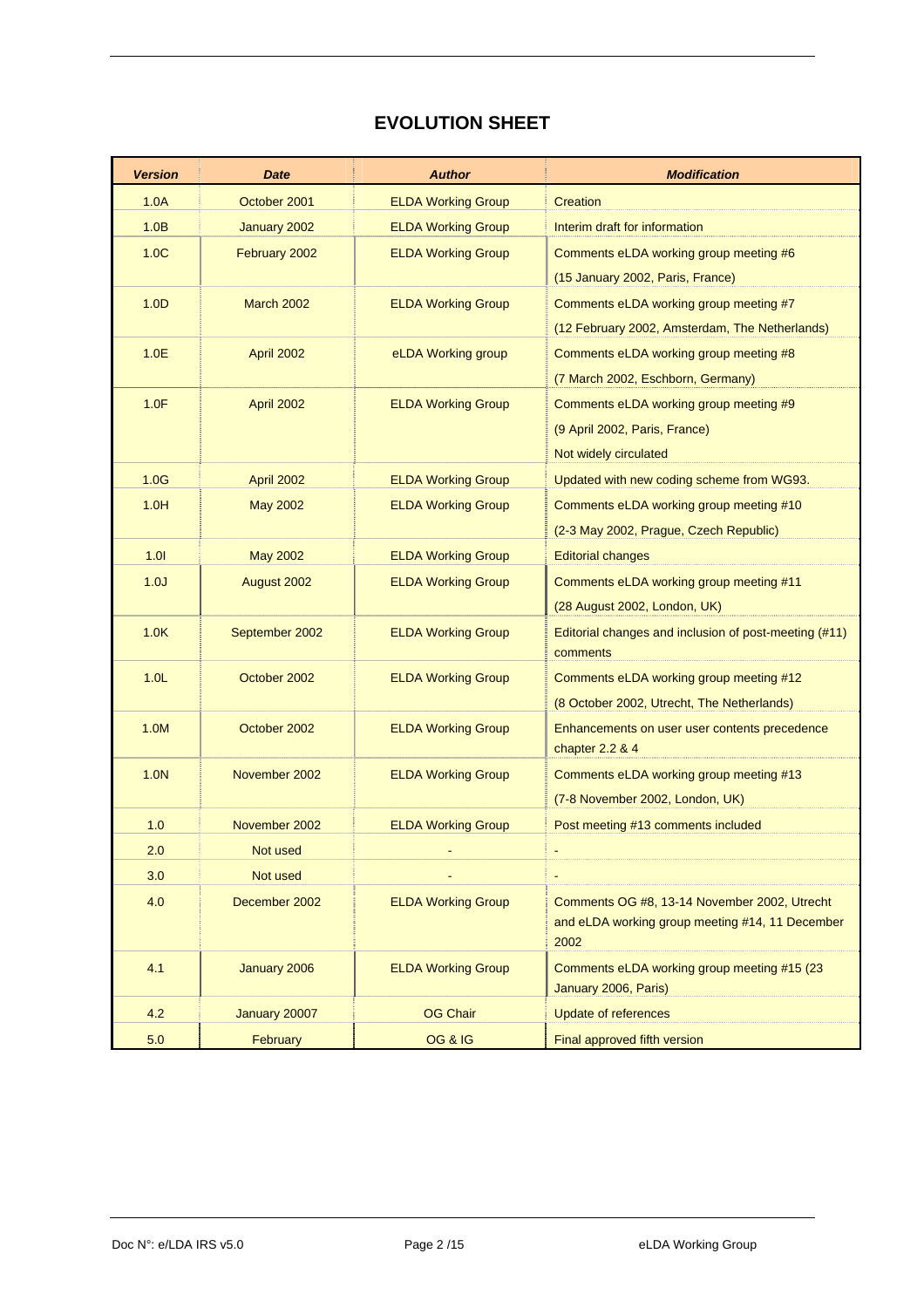### **TABLE OF CONTENTS**

| 1.               |                                                                                   |  |
|------------------|-----------------------------------------------------------------------------------|--|
| 1.1.             |                                                                                   |  |
| 1.2.             |                                                                                   |  |
| 1.3.             |                                                                                   |  |
| 1.4.             |                                                                                   |  |
| 2.               |                                                                                   |  |
| 2.1.             |                                                                                   |  |
| 2.2.             |                                                                                   |  |
| 2.3.             |                                                                                   |  |
| 2.4.             |                                                                                   |  |
| 2.4.1.           |                                                                                   |  |
| 2.4.2.           | Single Stage eLDA call routing - Primary and Secondary Routing Provided by NSS  9 |  |
| 2.5.             |                                                                                   |  |
| 2.5.1.           |                                                                                   |  |
| 2.5.2.           |                                                                                   |  |
| 2.5.3.           |                                                                                   |  |
| 2.5.4.           |                                                                                   |  |
| 2.5.5.           |                                                                                   |  |
| 3.               |                                                                                   |  |
|                  |                                                                                   |  |
| $\overline{4}$ . |                                                                                   |  |
| 4.1.             |                                                                                   |  |
| 4.2.             |                                                                                   |  |
| 4.2.1            |                                                                                   |  |
| 4.2.2.           |                                                                                   |  |
| 4.2.3.           |                                                                                   |  |
| 4.2.4.           |                                                                                   |  |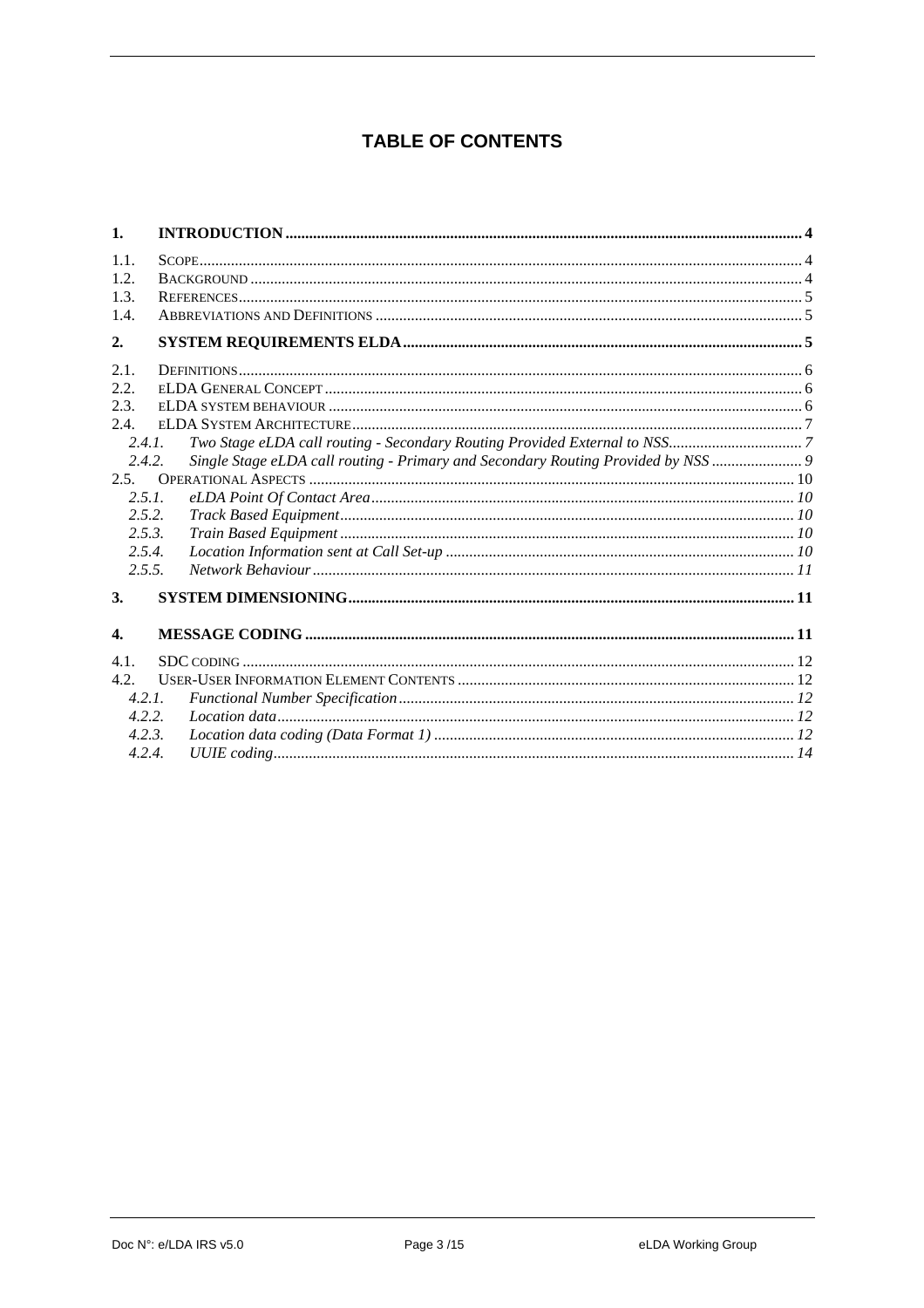# <span id="page-3-0"></span>**1. INTRODUCTION**

### **1.1. Scope**

This Interface Requirements Specification specifies the interface requirements for enhanced Location Dependent Addressing (eLDA). It forms part of the specification for Technical Interoperability.

The implementation of eLDA is optional. If implemented, this specification is mandatory.

eLDA is applicable to mobile originated point to point voice and data calls initiated by a EIRENE mobile station that provides eLDA location information as specified in this document.

enhanced Location Dependent Addressing (eLDA) is to be provided by train-based equipment, which may consist of GPS, balise readers, odometry, etc., transmitted over a GSM-R bearer.

Track-side location systems (such as train describers (track circuit derived) and transponders in tracks) transmitting location information over a fixed data network may, in addition be used to provide eLDA. However, due to the proprietary nature of these systems, its specification is outside of the scope of this document.

To ensure interoperability between railways, this document defines:

- 1. The interface between train-borne location systems and the entity which is responsible for processing received location information and routing of eLDA calls. This includes the specification of:
	- a. The type of GSM-R data service, used for the transport of train-borne location information to the fixed network.
	- b. The content, format and structure of the messages, which are exchanged on the interface.
- 2. A list of train-borne location systems which may be applied and a specification of the information which each location system should provide.
- 3. The parameters passed between train-borne location systems and the EIRENE mobile station.

In order to achieve the objectives of the eLDA FRS, conceptual ground based architectures responsible for processing received location information and routing of eLDA calls are described.

### **1.2. Background**

Train drivers need to be able to contact controllers and other staff at the push of a single button. As the train moves through different areas, the required points of contact are liable to change. As a consequence it is necessary to provide a means of addressing calls from a train to certain functions based on the location of the train.

Within GSM-R, the basic means of determining the location of a train for the purpose of location dependent addressing is based on cell dependent routing. The EIRENE FRS and SRS mandate the minimum requirements for the current solution of LDA in FRS section 11.4 and SRS section 11.7.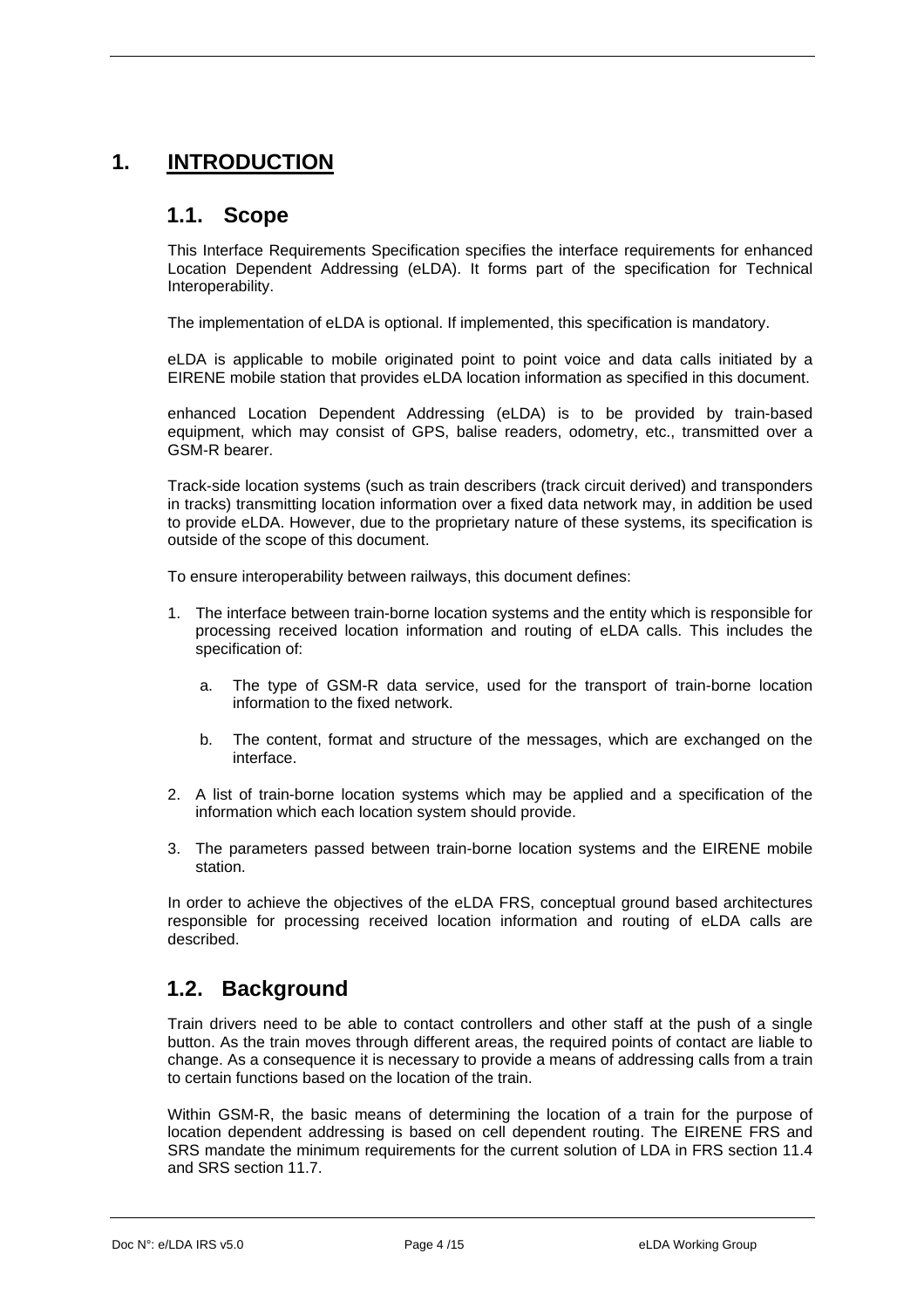<span id="page-4-0"></span>It is recognised that the accuracy of cell dependent addressing is not sufficient for all operational scenarios. Several railways have therefore indicated that an enhanced system is required. To provide a greater degree of accuracy, additional information from (external) location information sources is necessary.

<span id="page-4-4"></span><span id="page-4-3"></span><span id="page-4-2"></span><span id="page-4-1"></span>

| Ref.   | <b>Document Title</b>                                                                                               | <b>Document Number</b> | <b>Issue</b>   | <b>Date</b>     | <b>Author</b>                                            |
|--------|---------------------------------------------------------------------------------------------------------------------|------------------------|----------------|-----------------|----------------------------------------------------------|
| Ref. 1 | <b>EIRENE FRS</b>                                                                                                   | <b>MDA 029D009</b>     | $\overline{7}$ | <b>May 2006</b> | <b>UIC GSM-R FG</b>                                      |
| Ref. 2 | <b>EIRENE SRS</b>                                                                                                   | <b>MDA 029D010</b>     | 15             | <b>May 2006</b> | <b>UIC GSM-R OG</b>                                      |
| Ref. 3 | <b>FFFS for Location Dependent</b><br>Addressing                                                                    | F 10 T 6001            | $\overline{4}$ | January 2007    | <b>OG &amp; IG</b>                                       |
| Ref. 4 | <b>FIS for Location Dependent</b><br>Addressing                                                                     | F 12 T 6001            | 3              | January 2007    | <b>OG &amp; IG</b>                                       |
| Ref. 5 | Usage of UUIE in the GSM-R<br>Environment                                                                           | H 22 T 0001            | 3              | January 2007    | <b>OG &amp; IG</b>                                       |
| Ref. 6 | <b>Digital cellular</b><br>telecommunications system<br>(GSM); Core network protocols                               | TS 124,008             | 4.5.0          | January 2002    | <b>ETSI</b>                                              |
| Ref. 7 | <b>Digital cellular</b><br>telecommunications system<br>(GSM); Man-Machine Interface<br>(MMI) of the User Equipment | TS 122,030             | 4.0.0          | April 2001      | <b>ETSI</b>                                              |
| Ref. 8 | <b>Military Standard WGS84 Metric</b>                                                                               | <b>MIL-STD-2401</b>    |                | January 1994:   | Department of<br>Defence World<br><b>Geodetic System</b> |
| Ref. 9 | eLDA Functional Requirements<br><b>Specification</b>                                                                | LDA WG161              | 4.0            | December 2002   | eLDA Working<br>Group                                    |

### **1.3. References**

# <span id="page-4-5"></span>**1.4. Abbreviations and Definitions**

| <b>BCD</b>   | <b>Binary Coded Decimal</b>                                   |
|--------------|---------------------------------------------------------------|
| <b>BTS</b>   | <b>Base Transceiver Station</b>                               |
| <b>BSC</b>   | Base Station Controllerenhanced Location Dependent Addressing |
| eLDA         | enhanced Location Dependent Addressing                        |
| <b>ERTMS</b> | European Rail Traffic Management System                       |
| <b>GPS</b>   | <b>Global Positioning System</b>                              |
| <b>GPRS</b>  | General Packet Radio Service                                  |
| GSM-R        | <b>GSM</b> for Railways                                       |
| IE           | Information Element                                           |
| IN           | <b>Intelligent Network</b>                                    |
| <b>MSC</b>   | <b>Mobile Switching Centre</b>                                |
| NSS.         | Network Sub-System                                            |
| <b>SDC</b>   | <b>Short Dialling Code</b>                                    |
| <b>RBC</b>   | Radio Block Centre                                            |
| <b>UUS</b>   | User to User Signalling                                       |
| UUS1         | User to User Service 1                                        |
| <b>UUIE</b>  | User to User Information Element                              |
| WGS84        | World Geodetic System 1984                                    |
| a.           |                                                               |

# **2. SYSTEM REQUIREMENTS ELDA**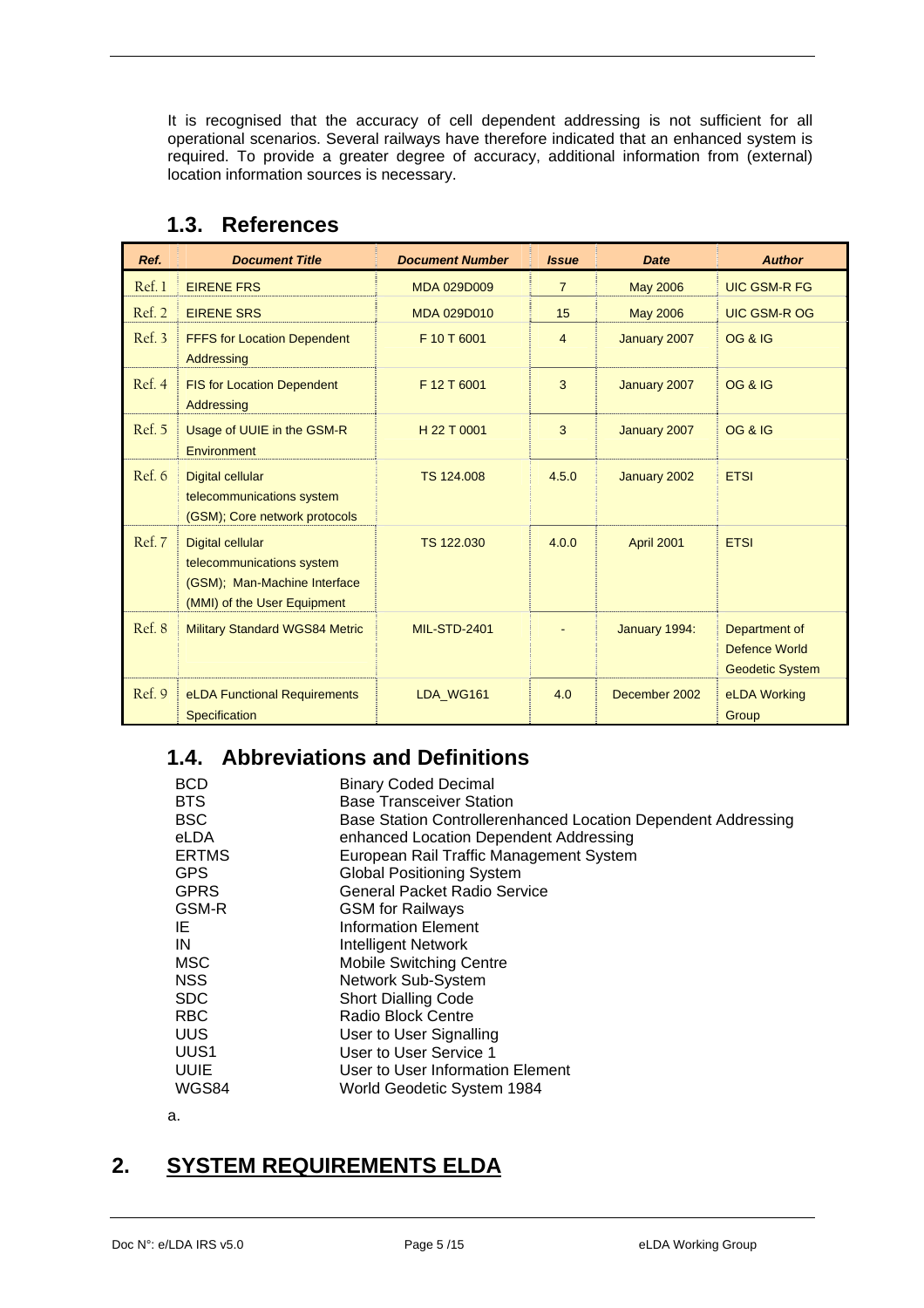### <span id="page-5-0"></span>**2.1. Definitions**

- a. For the definition and overview of the functional requirements of eLDA refer to the eLDA Functional Requirements Specification. (I)
- b. The time of calling or call initiation is defined as the moment when the mobile user initiates a dialling command. (I)

### **2.2. eLDA General Concept**

a. If eLDA is applied, it shall follow the principles below: (I)

- 1. For correctly routing an eLDA call, train-borne and/or track-side location information is used;
- 2. The use of train-borne location information sources is optional;
- 3. There are two ways to transfer train-borne location information which can be used separately or together:
	- a. at call setup conveyed in a UUS1 message (e.g. GPS, odometry);
	- b. at call setup using the last two digits (based on balise- or train-borne equipment information) of the SDC.
- b. It is up to each railway whether or not to process (i.e. interpret) incoming train-borne location information data. The acceptance of such data (without causing malfunction) is however mandatory. (M)
- c. [Table 2-1](#page-5-1) shows the different train-borne location information systems and requirements (M or O) on the mobile equipment, air interface and the network:

| <b>System</b>          | <b>Mobile</b> | <b>Air Interface</b> | <b>Network (Location Processing)</b> |
|------------------------|---------------|----------------------|--------------------------------------|
| <b>GPS</b>             |               | М                    | M (acceptance of data)               |
|                        |               | (data format 1)      | O (processing of data)               |
| Future pan-European    |               | м                    | M (acceptance of data)               |
| location system        |               | (data format 1)      | O (processing of data)               |
| SDC (last two digits)  |               | м                    | M (acceptance of data)               |
|                        |               | (data format 2)      | O (processing of data)               |
| Odometry               | О             | М                    | M (acceptance of data)               |
|                        |               | (data format 1)      | O (processing of data)               |
| Other location systems |               | м                    | M (acceptance of data)               |
|                        |               | (data format 1 or 2) | O (processing of data)               |

**Table 2-1 eLDA Message Formats (M)** 

<span id="page-5-1"></span>Note

Data format 1 is defined in section [4.2.3](#page-11-1).

Data format 2 is defined in section [4.1](#page-11-2).

### **2.3. eLDA system behaviour**

a. All possible scenarios for interaction of location information are shown in [Table 2-2.](#page-6-1) For each scenario the eLDA system behaviour is described. (M)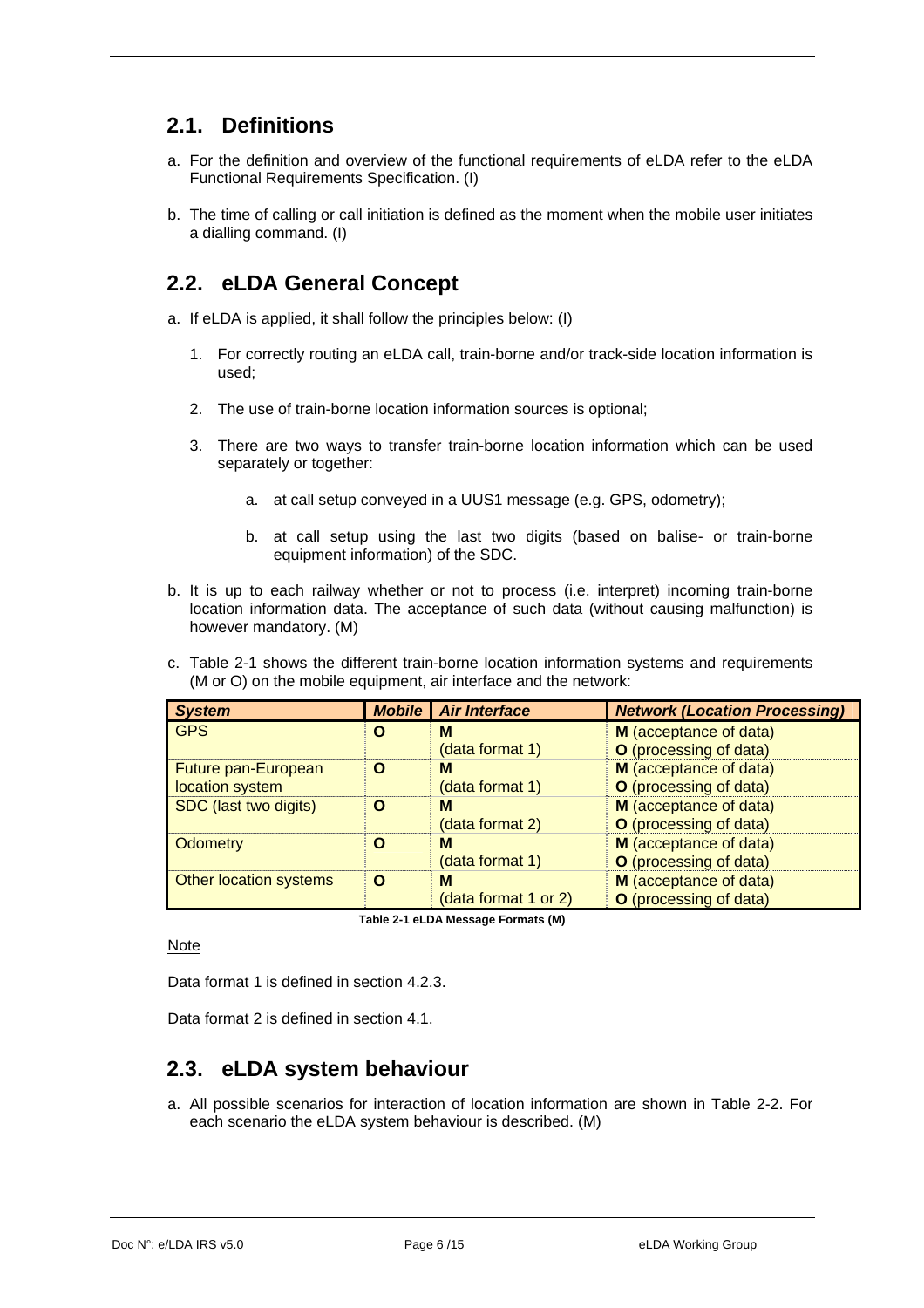- <span id="page-6-0"></span>b. Where location information is not processed, this may be due to absence of location information, corruption of location information or the network which is not configured to process location information. (I)
- c. No GPS quality indication is transmitted to the network. The train-borne equipment is responsible for controlling the quality. (M)

| <b>Scenario</b> |            | <i>information</i> | <b>Presence of train-borne location</b>                                                   | <b>Description</b>                                                                                                                  | <b>System behaviour</b>                                                                                                                                               |
|-----------------|------------|--------------------|-------------------------------------------------------------------------------------------|-------------------------------------------------------------------------------------------------------------------------------------|-----------------------------------------------------------------------------------------------------------------------------------------------------------------------|
|                 | <b>GPS</b> | <b>Odometry</b>    | Last two<br>digits of SDC<br>(associated<br>with a balise<br>or train-borne<br>equipment) |                                                                                                                                     |                                                                                                                                                                       |
| $\mathbf{1}$    | <b>No</b>  | <b>No</b>          | <b>No</b>                                                                                 |                                                                                                                                     | The call is routed using cell information and<br>SDC.                                                                                                                 |
| 2               | <b>No</b>  | Yes                | <b>No</b>                                                                                 | This scenario is not applicable.<br>Odometry information without a<br>reference point cannot be used and<br>is ignored.             |                                                                                                                                                                       |
| 3               | <b>No</b>  | <b>No</b>          | Yes                                                                                       |                                                                                                                                     | The call is routed using cell information and<br>SDC, incorporating the last two digits<br>associated with a balise or train-borne<br>equipment.                      |
| $\overline{4}$  | <b>No</b>  | Yes                | Yes                                                                                       | This scenario is not applicable.<br>Odometry information without a<br>reference point cannot be used and<br>is ignored.             |                                                                                                                                                                       |
| 5               | Yes        | <b>No</b>          | <b>No</b>                                                                                 |                                                                                                                                     | The call is routed using GPS information and<br>SDC.                                                                                                                  |
| 6               | <b>Yes</b> | Yes                | <b>No</b>                                                                                 | Odometry information indicates the<br>distance traveled between<br>transmitted GPS location and the<br>location at call initiation. | The call is routed using GPS information,<br>odometry information and SDC.                                                                                            |
| $\overline{7}$  | <b>Yes</b> | <b>No</b>          | Yes                                                                                       |                                                                                                                                     | The call is routed using GPS information and<br>SDC, incorporating the last two digits<br>associated with a balise or train-borne<br>equipment.                       |
| 8               | Yes        | Yes                | Yes                                                                                       | Odometry information indicates the<br>distance traveled between<br>transmitted GPS location and the<br>location at call initiation. | The call is routed using GPS information,<br>odometry information and SDC, incorporating<br>the last two digits associated with a balise or<br>train-borne equipment. |

**Table 2-2 eLDA system behaviour** 

# <span id="page-6-1"></span>**2.4. eLDA System Architecture**

a. There are two fixed network options to provide routing to the requested eLDA point of contact using eLDA information. (I)

### **2.4.1. Two Stage eLDA call routing - Secondary Routing Provided External to NSS**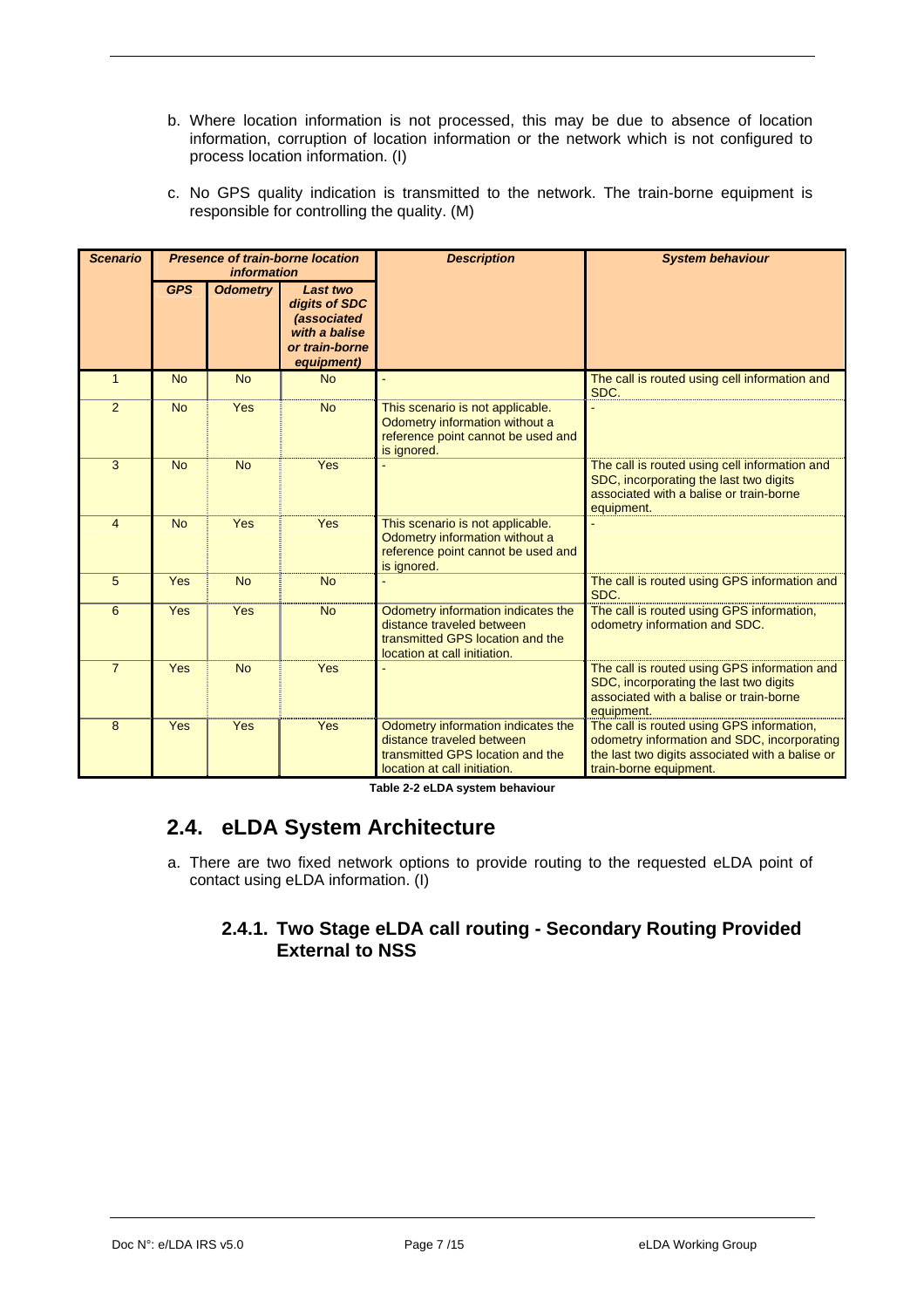a. The NSS provides the primary routing function based on cell identification. Where eLDA information is available the call is routed to the Secondary Routing and Location Processing Function, along with the eLDA information. Where a network includes more than one Secondary Routing and Location Processing Function, the NSS may use the cell identification to route to the appropriate one. (I)



**Figure 2-1 Secondary Routing Provided External to NSS** 

- b. The Secondary Routing and Location Processing Function may contain a switch (PABX) and a processor to perform the eLDA function. On receipt of a call with eLDA information the Secondary Routing and Location Processing Function determines the called party number and routes the call to the appropriate eLDA point of contact terminal based on the eLDA information. (I)
- c. To enable the Secondary Routing and Location Processing Function to provide a fallback cell based routing function in the event of insufficient or corrupt eLDA information the cell identity is passed to the Secondary Routing and Location Processing Function. (I)
- d. The secondary routing and location processing function may also receive location information from track-side location systems and use this location information to route the call to the appropriate eLDA point of contact. (I)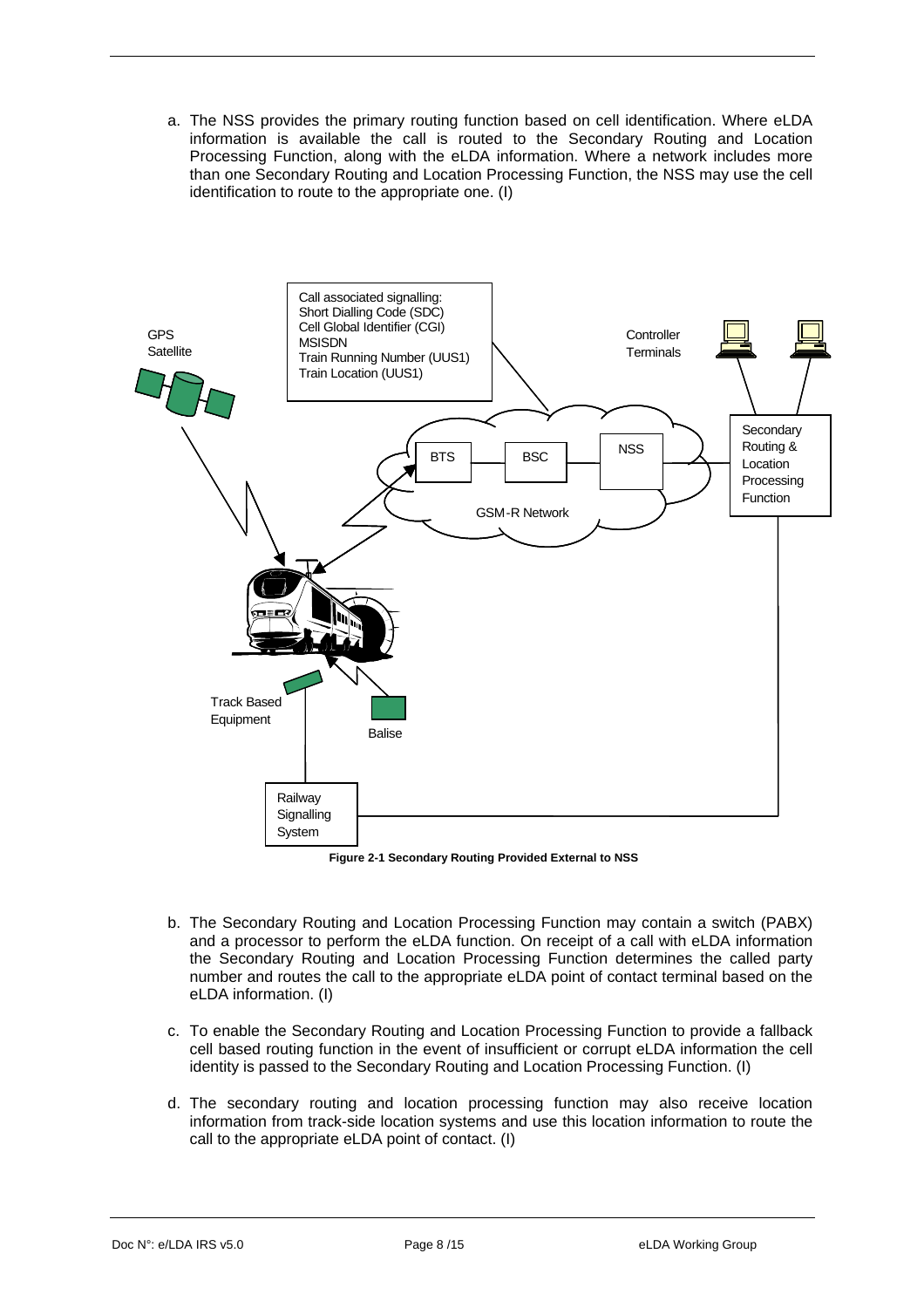#### **2.4.2. Single Stage eLDA call routing - Primary and Secondary Routing Provided by NSS**

- <span id="page-8-0"></span>a. The NSS provides the primary routing function based on cell identification. Where eLDA information is available it is sent, by the NSS, to the Location Processing Function. (I)
- b. The Location Processing Function determines the eLDA point of contact area and sends this information to the NSS. The NSS determines the called party number and performs secondary routing, by routing the call to the appropriate eLDA point of contact terminal. (I)
- c. The Location Processing Function may also receive location information from track-side location systems and use this location information to determine the point of contact to which the call is to be routed. (I)



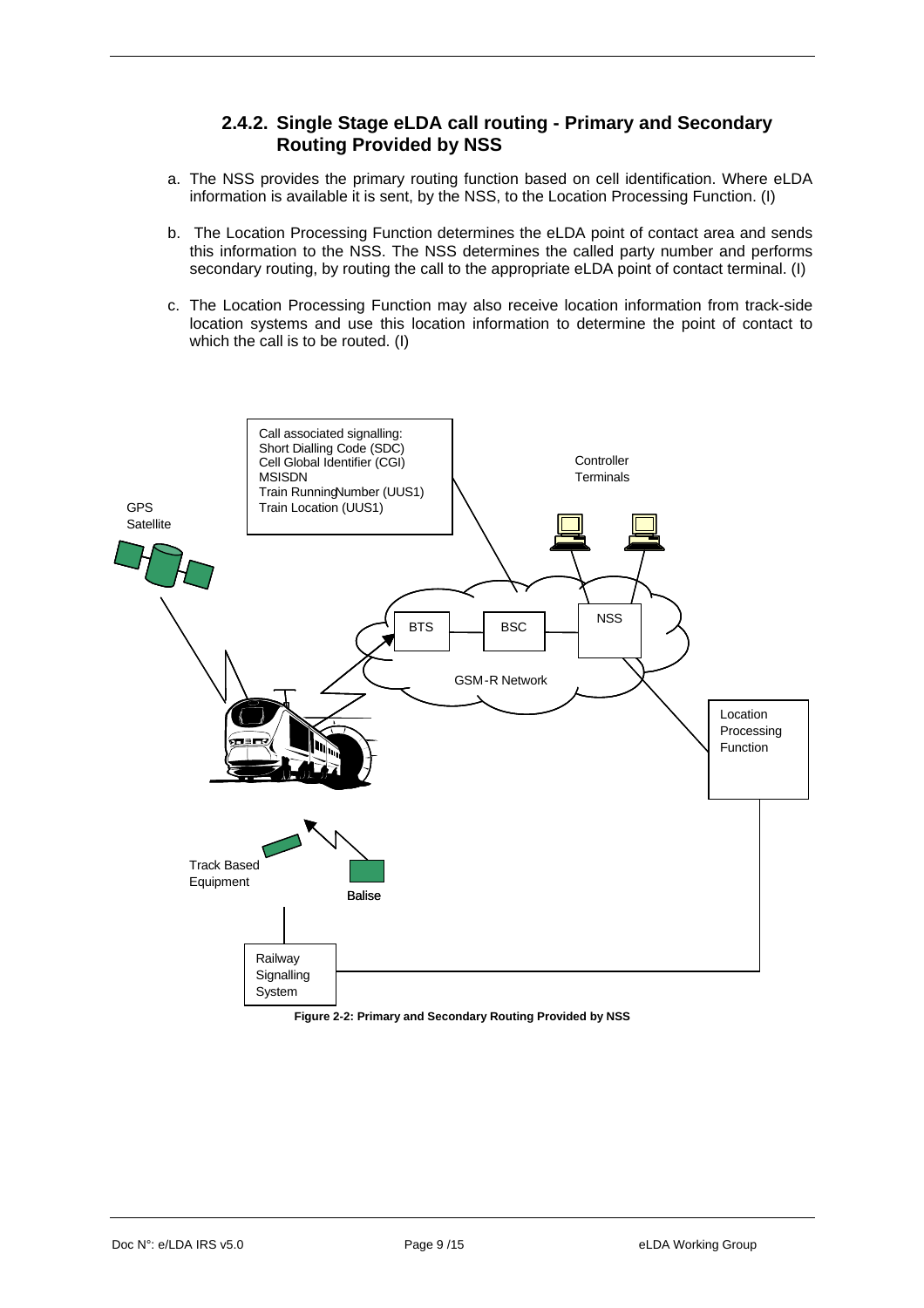# <span id="page-9-0"></span>**2.5. Operational Aspects**

### **2.5.1. eLDA Point Of Contact Area**

- a. An eLDA point of contact shall be allocated areas of track to control, known as a eLDA point of contact area. (M)
- b. eLDA point of contact areas will be made up of one or more segments, of variable sizes, defined by geographical co-ordinates. Where a high level of confidence is required to discriminate between eLDA point of contact areas, a number of smaller segments may be defined. (I)

#### **2.5.2. Track Based Equipment**

a. Track based train location information may be used to provide eLDA. The location information will be supplied to the Location Processing Function using a proprietary interface. Track based train location equipment is national specific and is not required to be specified for the purpose of interoperability. (I)

#### **2.5.3. Train Based Equipment**

a. The outline of the architecture of train based equipment is shown in Figure 2-3. (I)



#### **Figure 2-3 Train based architecture**

- b. The eLDA interworking function will provide an interworking function between the proprietary interfaces to the onboard train based location devices and the EIRENE MS. (O)
- c. The interworking function may be part of the EIRENE MS or it may be a separate device. (I)
- d. The interface between the eLDA interworking function and the EIRENE MS is proprietary. (I)

#### **2.5.4. Location Information sent at Call Set-up**

a. Train based location information shall be sent in the layer 3 SETUP message as UUS1 data. (M)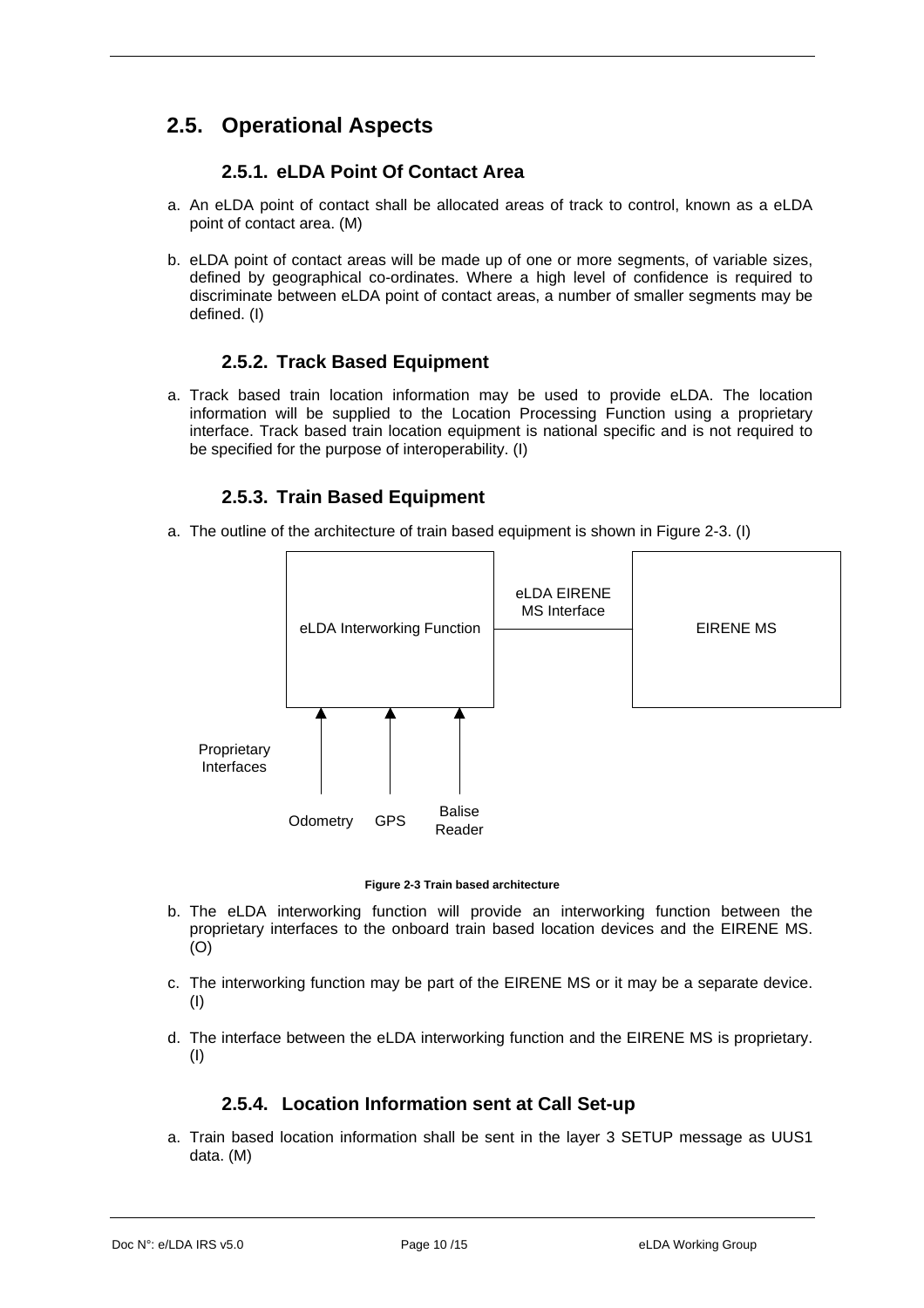- <span id="page-10-0"></span>b. The UUS1 data field shall contain a tag indicating that location information is being conveyed in the message. (M)
- c. The exception to this approach is the balise- or train-borne equipment information. The last two digits of the four-digit SDC shall be based on balise- or train-borne equipment information (if available). (M)
- d. The UUS1 data includes the following GPS- or GPS- and odometry data: (M)
	- 1. Latitude;
	- 2. Longitude;
	- 3. Height;
	- 4. Speed;
	- 5. Heading;
	- 6. Elapsed time (time interval between the time the train-based equipment received valid GPS location data and the time of initiation of the call);
	- 7. Distance (including scale).
- e. Each data element in the UUS1 message shall be encoded in the standard format of tag, length and content. This makes it easier for the recipient to decode the message in accordance with [\[Ref. 5\]](#page-4-1). (M)
- f. Refer to section 4 for coding details. (I)

#### **2.5.5. Network Behaviour**

- a. If a network does not require train-based location information (because it has a track based location system) it must not be disrupted by the receipt of location information from train-based equipment. (M)
- b. Where eLDA information is unavailable or corrupted, cell based routing shall be used (failure of train-based location equipment, loss of location processing function etc.). (M)
- c. Checking the integrity of eLDA train location data is a national issue. (I)
- d. There is no requirement to protect eLDA data from erroneous transmission when transmitted between the train and the ground. (I)

### **3. SYSTEM DIMENSIONING**

- a. System dimensioning data is provided for information only and is intended to provide a guide to system implementers: (I)
	- 1. The number of trains simultaneously running in the busy hour (network wide) ranges from 500 up to 10,000. (I)
	- 2. The number of eLDA calls per train in the busy hour ranges from 1 up to 2.5. (I)
	- 3. The number of separate eLDA points of contact per cell ranges from 0 up to 30. (I)

# **4. MESSAGE CODING**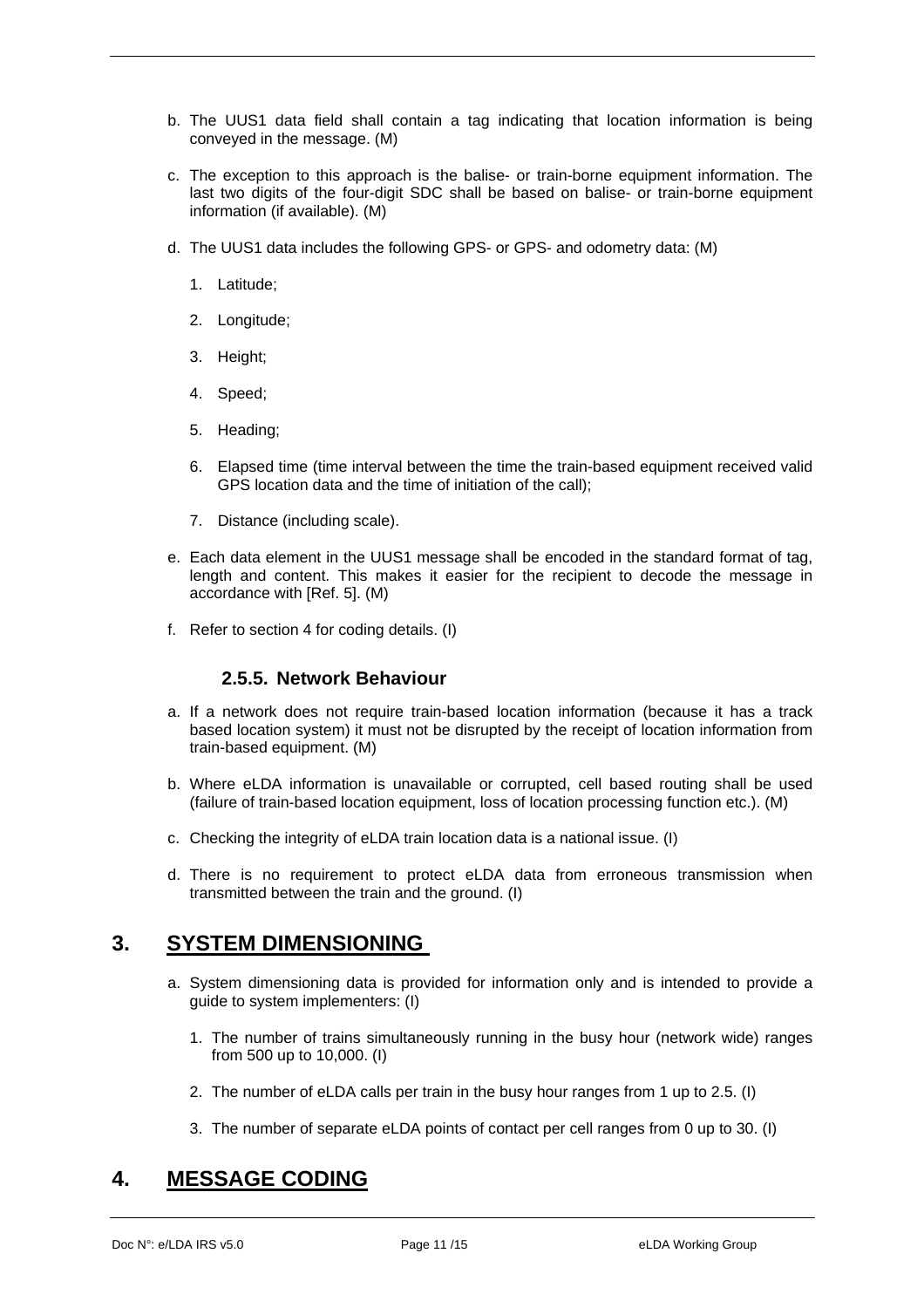- <span id="page-11-0"></span>a. Note: \$X denotes X as being a Hexadecimal number. (I)
- b. Train Location information is included in the Layer 3 SETUP message and is consequently part of the call set up procedure. The set up message contains two fields used for eLDA:
	- 1. SDC (Called party BCD number); (M)
	- 2. User user information element (UUIE). (M)

### <span id="page-11-2"></span>**4.1. SDC coding**

- a. The SDC number format shall conform to [\[Ref. 4](#page-4-2)] and [[Ref. 6](#page-4-3)]. (M)
- b. If balises or train-borne equipment is applied as a source of location information, the last two digits of the SDC shall be coded based on the received balise- or train-borne equipment information. (M)
- c. The balise- or train-borne equipment information used for eLDA shall be unique within a cell. (M)
- d. The specification of the train-borne equipment or the type of balise and the balise information required for coding of the SDC are beyond the scope of eLDA (refer to par. **Erreur ! Source du renvoi introuvable.**). (I)
- e. The last two digits of the SDC shall be assigned within the range from 00 up to (and including) 30. (M)

### **4.2. User-User Information Element Contents**

- a. The maximum length of user-defined information is limited to 32 bytes (35 bytes for the overall maximum length of the User to user IE). It shall consist of the following information:
	- 1. The functional number of the calling party (i.e. the EIRENE mobile station); (M)
	- 2. Location data (consisting of e.g. GPS- or GPS- and odometry information). (M)
- b. Please refer to [[Ref. 5](#page-4-1)]. (I)

#### **4.2.1. Functional Number Specification**

a. The specification of the functional number shall conform to [[Ref. 2](#page-4-4)]. (M)

#### **4.2.2. Location data**

a. The location data is represented by a tag. This tag shall be coded as follows: (M)

| <b>Tag Number</b> | <b>Description</b>             |  |  |
|-------------------|--------------------------------|--|--|
|                   | Location data                  |  |  |
|                   | Reserved for future use        |  |  |
|                   | <b>Reserved for future use</b> |  |  |
|                   |                                |  |  |

**Table 4-1 Location Type** 

#### **4.2.3. Location data coding (Data Format 1)**

- <span id="page-11-1"></span>a. The GPS co-ordinates shall conform to WGS84 (as specified in [[Ref. 8](#page-4-5)]). (M)
- b. Location data information shall be coded as follows: (M)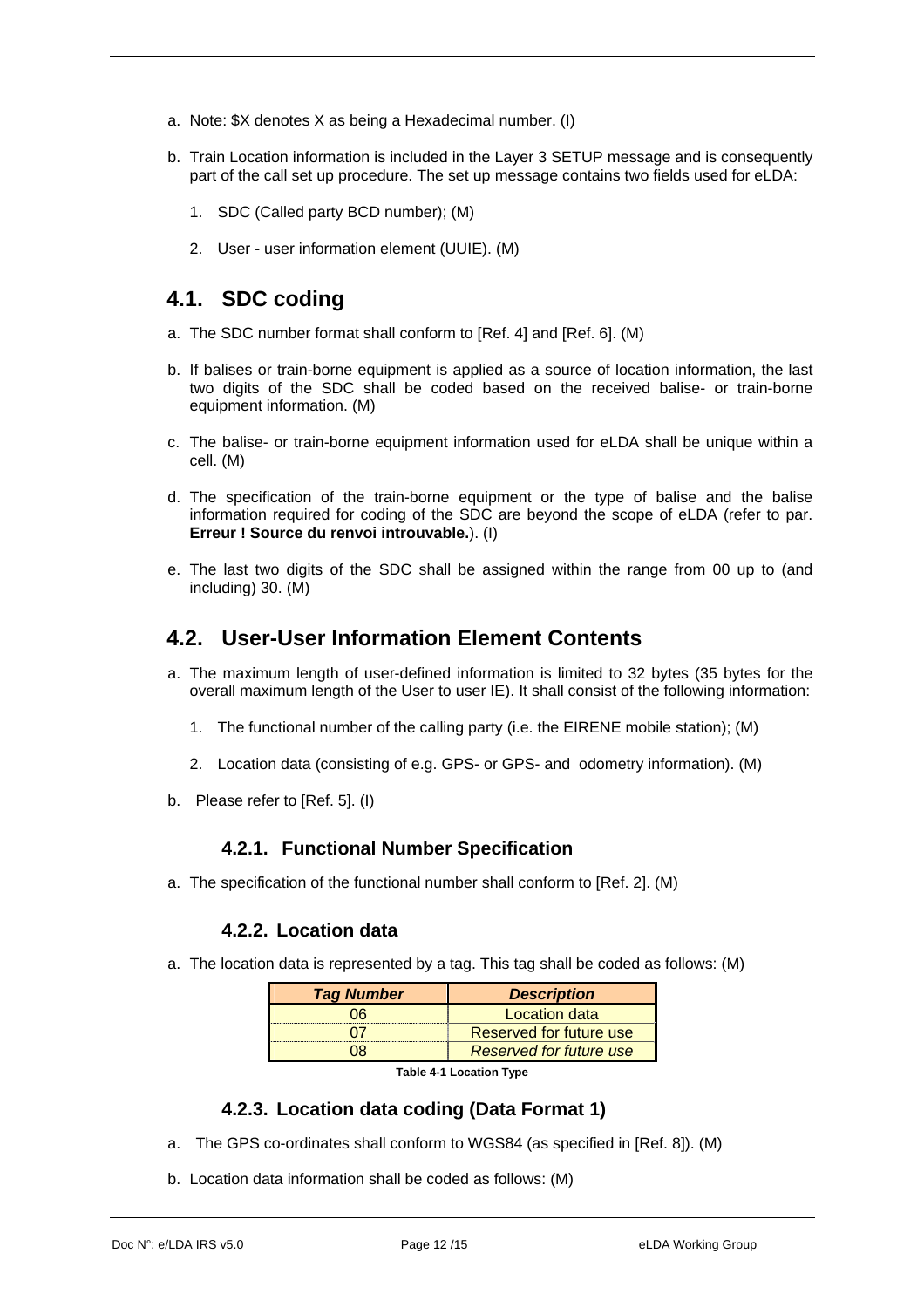| <b>Parameter</b>              | <b>Range</b>                                                                                                | <b>Encoding</b>              | Length                  |
|-------------------------------|-------------------------------------------------------------------------------------------------------------|------------------------------|-------------------------|
| Latitude                      | 89° 59' 59.99"S<br>89° 59' 59.99"N                                                                          | See Table 4-3<br>for details | 27 bits                 |
| Longitude                     | 179° 59' 59.99"E<br>179° 59' 59.99"W                                                                        | See Table 4-4<br>for details | 28 bits                 |
| <b>Height</b>                 | $-100m$<br>$+4500m$<br>$step = 1m$                                                                          | \$0000<br>\$11F8             | 13 bits                 |
| <b>Speed</b>                  | 0km/h<br>500km/h<br>step = $10 \text{ km/h}$                                                                | \$00<br>\$32                 | 6 bits                  |
| <b>Heading</b>                | $0^{\circ}$<br>$350^\circ$<br>step = $10^{\circ}$                                                           | \$00<br>\$23                 | 6 bits                  |
| <b>Elapsed</b><br><b>Time</b> | Second 02047<br>Step= 1 second                                                                              | \$000<br>\$7FF               | 11 bits                 |
| <b>Distance</b>               | 0 km<br><b>100 km</b><br>Step = 10 cm, 1 m or 10 m depending<br>on the parameter Scale                      | \$0000<br>\$2710             | 14 bits                 |
| <b>Scale</b>                  | 0: 10 cm resolution<br>1: 1 metre resolution<br>2: 10 metre resolution<br>3: Odometry information not valid | \$0<br>\$3                   | 2 bits                  |
| Spare                         | Reserved for future international use                                                                       | \$00<br>\$1F                 | 5 bits                  |
| <b>Total</b>                  |                                                                                                             |                              | 112 bits<br>(14 octets) |

**Table 4-2 Location data message format** 

| <b>Sample</b> | <b>Area</b> | <b>No. of bits</b> |
|---------------|-------------|--------------------|
|               |             |                    |
|               |             |                    |
|               |             |                    |
|               |             |                    |
|               |             |                    |

**Table 4-3 Lattitude Coding** 

| <b>Sample</b> | <b>Area</b> | <b>No. of Bits</b> |
|---------------|-------------|--------------------|
|               |             |                    |
|               |             |                    |
|               |             | - 2                |
|               |             |                    |
|               |             |                    |

**Table 4-4 Longitude Coding** 

<span id="page-12-1"></span><span id="page-12-0"></span>c. The parameter heading is defined as the direction of movement of the train with respect to the true North (0°). (I)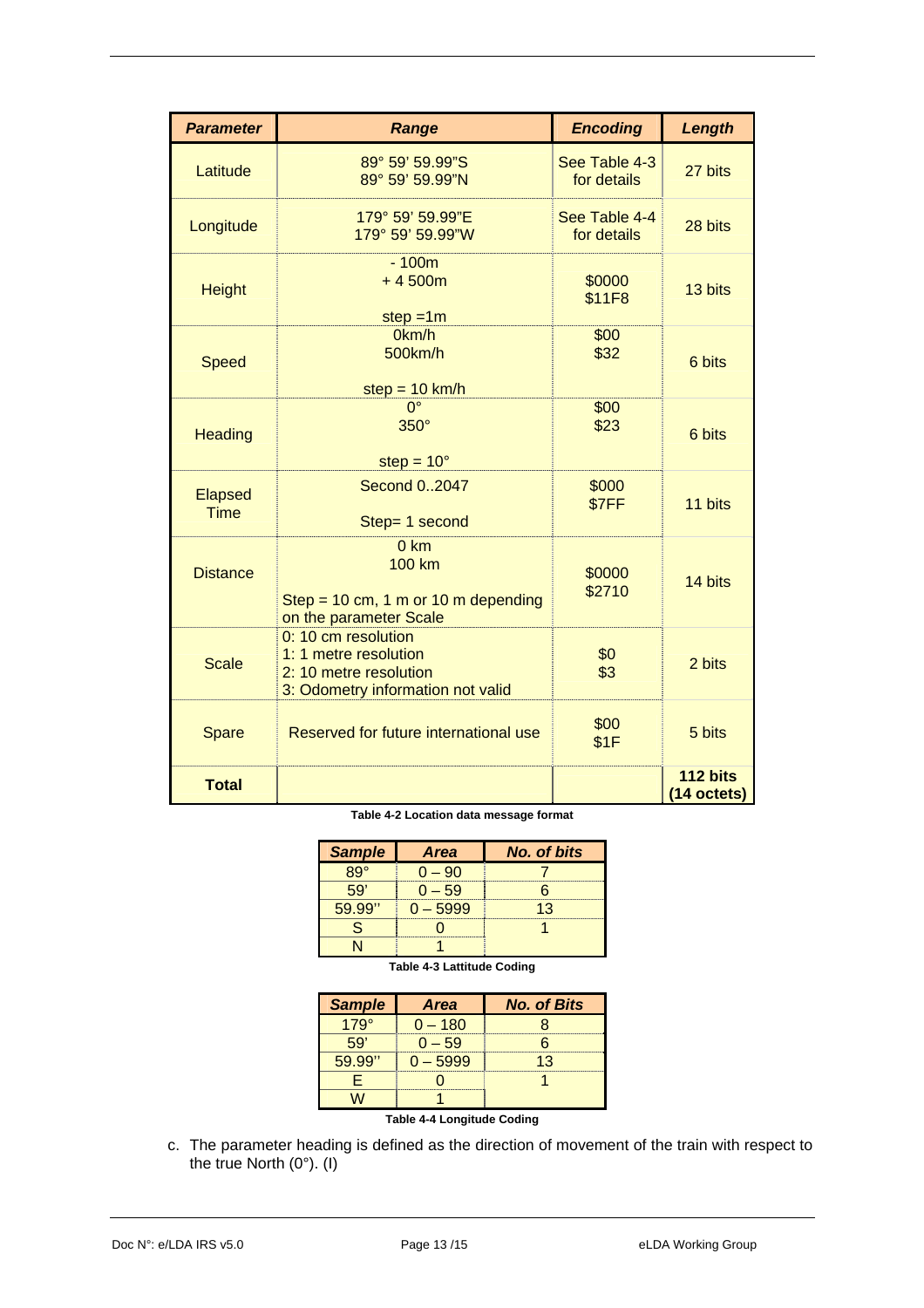- <span id="page-13-0"></span>d. The parameter elapsed time is defined as the time interval between the time the trainbased equipment received valid GPS location data and the time of initiation of the call. (I)
- e. If the elapsed time exceeds 2046 seconds, the time is reported as 2047 seconds. (M)
- f. Speed and elapsed time parameters may be used by the network to check the validity of the location information. (O)
- g. Speed and elapsed time parameters may be used by the network to determine the train location when GPS information is obsolete and odometry information is not available. (O)
- h. The last valid GPS location provided by the GPS train-borne equipment shall be retained by the train-borne equipment and used for inclusion in the UUS1 message. (M)
- i. Odometry information is exclusively used in conjunction with GPS. (M)
- j. The GPS location (as identified in the UUS1 message) is the reference point for odometry. (M)
- k. The parameter Distance is defined as the distance travelled between the last valid GPS location (as identified in the UUS1 message) and the location of the train at the time of call initiation. (I)
- l. The parameter Scale is defined as a qualifier to indicate the same scale used for describing all distances. (I)
- m. If odometry information is not available or valid (e.g. in case the train-borne equipment only comprises a GPS receiver but no odometer), the parameter Scale shall be coded as "Odometry information not valid" (Scale = \$3). (M)

#### **4.2.4. UUIE coding**

- a. The UUIE message containing Functional number and Location data information (when present) shall be coded as specified in [Table 4-5.](#page-14-0) (M)
- b. The message incorporates as an example the binary coding of the following values: (I)
	- 1. Lattitude: 89 59 59.99 S
	- 2. Longitude: 179 59 59.99 East
	- 3. Height: 1234 m
	- 4. Speed: 210 Km/hr
	- 5. Heading: 120º
	- 6. Elapsed time: 2012 s
	- 7. Distance: 95000 m
	- 8. Scale: 10 m
	- 9. Spare: '11111'